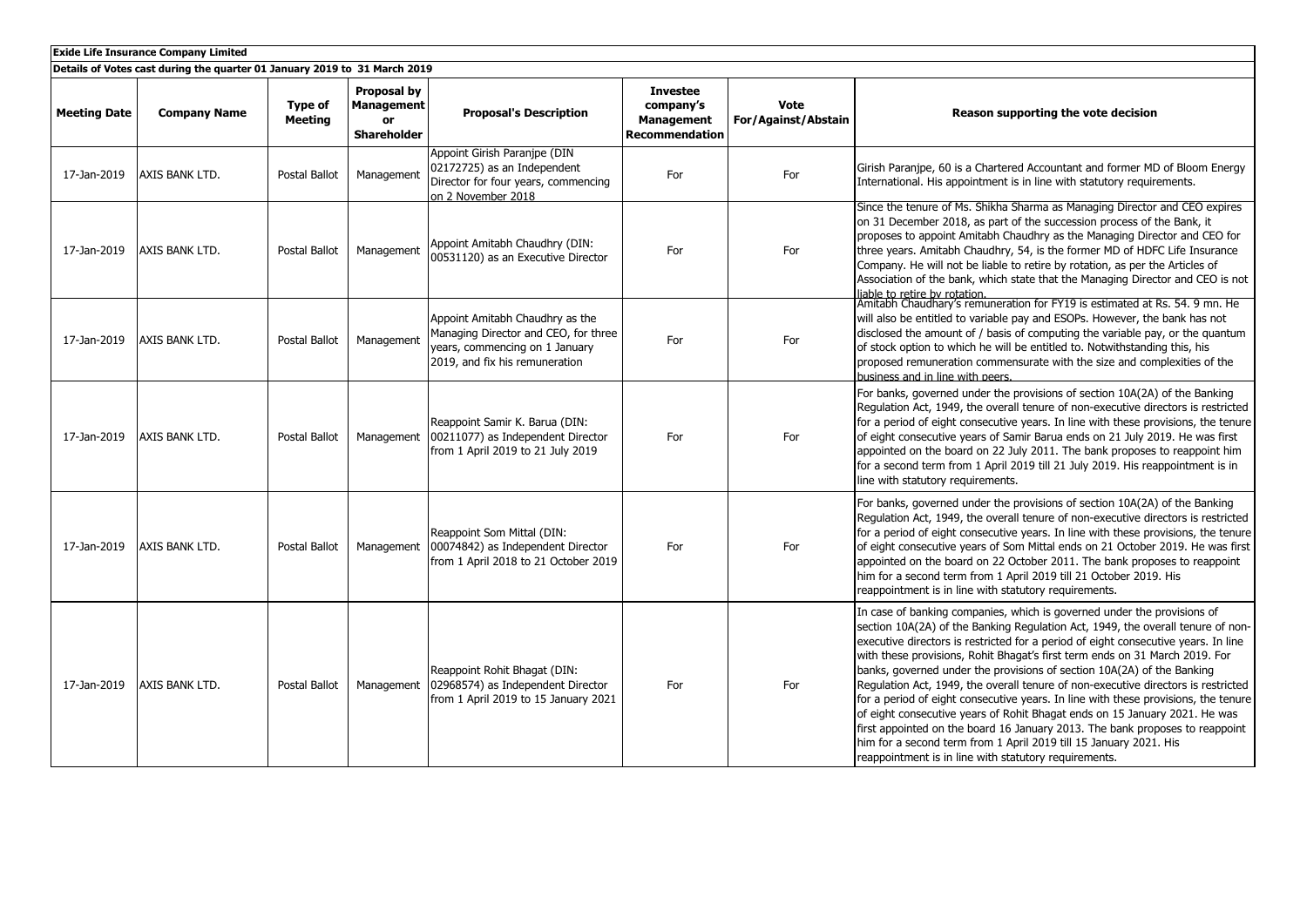| 17-Jan-2019 | AXIS BANK LTD.                           | Postal Ballot | Management | Issue additional 25.0 mn employee<br>stock options to eligible employees/<br>whole-time directors of the bank                                               | For | For     | The bank had launched an Employee Stock Option Scheme (ESOS) in 2001 for<br>the benefit of eligible directors / employees of the Bank and its subsidiaries.<br>From 2001, the bank has sought shareholders' approval periodically, to grant a<br>certain number of options. After taking into account the stock options granted,<br>lapsed, cancelled and forfeited on 31 October 2018, the bank feels that the<br>pool of stock options available would be inadequate for future grants. Hence it<br>proposes to issue additional 25 mn stock options. As the options under the<br>scheme will be issued at market price, the cost impact on the company will be<br>reasonable, and it will align employee incentives to shareholder returns.                                                                                                                                                                                             |
|-------------|------------------------------------------|---------------|------------|-------------------------------------------------------------------------------------------------------------------------------------------------------------|-----|---------|--------------------------------------------------------------------------------------------------------------------------------------------------------------------------------------------------------------------------------------------------------------------------------------------------------------------------------------------------------------------------------------------------------------------------------------------------------------------------------------------------------------------------------------------------------------------------------------------------------------------------------------------------------------------------------------------------------------------------------------------------------------------------------------------------------------------------------------------------------------------------------------------------------------------------------------------|
| 17-Jan-2019 | AXIS BANK LTD.                           | Postal Ballot | Management | Extend the additional 25.0 mn<br>employee stock options to eligible<br>employees/ whole-time directors of<br>the bank's subsidiaries                        | For | For     | Through a separate resolution, the company is seeking approval to grant stock<br>options to the employees and directors of its subsidiaries.                                                                                                                                                                                                                                                                                                                                                                                                                                                                                                                                                                                                                                                                                                                                                                                               |
| 26-Jan-2019 | CONTAINER CORPN. OF<br>INDIA LTD.        | Postal Ballot | Management | Issue of bonus shares in the ratio of<br>one bonus share for every four shares<br>held (ratio of 1:4)                                                       | For | For     | To issue the bonus shares, the board has recommended capitalization of<br>reserves up to Rs. 609. 29 mn. The issue of bonus shares will improve the<br>liquidity of the equity shares traded in the secondary market.                                                                                                                                                                                                                                                                                                                                                                                                                                                                                                                                                                                                                                                                                                                      |
| 28-Jan-2019 | ASHOK LEYLAND LTD.                       | Postal Ballot | Management | Approve Ashok Leyland Employees<br>Stock Option Plan 2018, under which<br>options exercisable into not more<br>than 50.0 mn equity shares will be<br>issued | For | For     | Under the scheme, the company can grant stock options to the employees upto<br>1.67% of the equity share capital of the company. The options will be issued<br>at market price on the date of grant, so the cost impact of the scheme is likely<br>to be reasonable at $\sim$ 3. 0% of FY18 PAT. The scheme will align employee<br>interest to those of shareholders.                                                                                                                                                                                                                                                                                                                                                                                                                                                                                                                                                                      |
| 02-Feb-2019 | BHARTI INFRATEL LTD.                     | <b>NCM</b>    | Management | Approve merger of Indus Towers<br>Limited with Bharti Infratel Limited                                                                                      | For | For     | The merger will create a passive infrastructure company operating in all 22<br>telecom circles in India. The combined entity will have over 163,000 towers (as<br>on 31 March 2018). The Bharti Group and the Vodafone Group will assume<br>joint control of the merged entity. The merger is expected to be value accretive<br>and provide an exit option to passive shareholders of Indus Towers Limited.<br>The valuation ascribed to Indus Towers Limited is in line with that of Bharti<br>Infratel Limited. There is no clarity on the final structure, which will depend on<br>the cash or stock option that Vodafone Idea Limited and Providence choose.<br>Notwithstanding, the maximum dilution in case both choose the share option<br>will be $\sim$ 37% on the expanded capital base. Further, in case both choose the<br>cash payout option, the net debt to EBITDA is not expected to exceed 0. 6x,<br>which is reasonable. |
| 06-Feb-2019 | DISHMAN CARBOGEN<br>AMCIS LIMITED        | Postal Ballot | Management | Approve related party transactions<br>with Dishman Biotech Limited upto an<br>aggregate limit of Rs 0.5 bn per<br>annum                                     | For | Against | Dishman Biotech Limited (DBL) is a promoter-owned and controlled company,<br>with an US FDA approved manufacturing facility adjacent to Dishman<br>Carbogen's (DGAL) Bavla plant. DBL makes certain Active Pharmaceutical<br>Ingredients (API). DGAL proposes to use DBL's unutilized manufacturing<br>facilities for its existing products and get some of its new molecules developed<br>and manufactured at the DBL facilities. DBL is a loss-making company with a<br>negative net worth. DBL's strength in R&D to develop new molecules is<br>unclear. While we understand that DGAL is operating at 95% capacity<br>utilization, new capacities are also expected to become operational - therefore,<br>the need to extend manufacturing to DBL is not clear.                                                                                                                                                                        |
| 06-Feb-2019 | <b>DISHMAN CARBOGEN</b><br>AMCIS LIMITED | Postal Ballot | Management | Approve related party transactions<br>with Azafran Innovacion Limited upto<br>an aggregate limit of Rs 0.5 bn per<br>annum                                  | For | Against | Azafran Innovacion Limited (Azafran) is a promoter-owned and controlled<br>company. It is involved in the business of manufacturing and marketing of<br>skincare products. DGAL proposes to avail Azafran's marketing and distribution<br>services for Vitamin D analogues that are in finished dosage form. Azafran is a<br>loss-making company with a negative net worth. There is no information on<br>Azafran reach in marketing of pharmaceutical products. While the company has<br>confirmed that the transactions are in the ordinary course of business and on<br>arm's length terms, we do not appreciate the rationale of choosing Azafran as a<br>distribution partner.                                                                                                                                                                                                                                                        |
| 15-Feb-2019 | HINDUSTAN PETROLEUM<br>CORPN. LTD.       | Postal Ballot | Management | Approve related party transactions<br>with HPCL Mittal Energy Limited<br>aggregating to Rs.479.5 bn in FY20                                                 | For | Abstain | Related party transactions in which enough information for the current year FY<br>19 is not available to make an informed decision on the proposal for next year,<br>hence abstaining.                                                                                                                                                                                                                                                                                                                                                                                                                                                                                                                                                                                                                                                                                                                                                     |
| 15-Feb-2019 | HINDUSTAN PETROLEUM<br>CORPN. LTD.       | Postal Ballot | Management | Reappointment of Ram Niwas Jain<br>(DIN:00671720) as Independent<br>Director from 20 November 2018 for<br>a period of one year                              | For | For     | Ram Niwas Jain is a Managing Director of B. P. Engineers Pyt. Ltd. An ancillary<br>to Hindustan Aeronautics Limited. His reappointment is in line with all statutory<br>requirements.                                                                                                                                                                                                                                                                                                                                                                                                                                                                                                                                                                                                                                                                                                                                                      |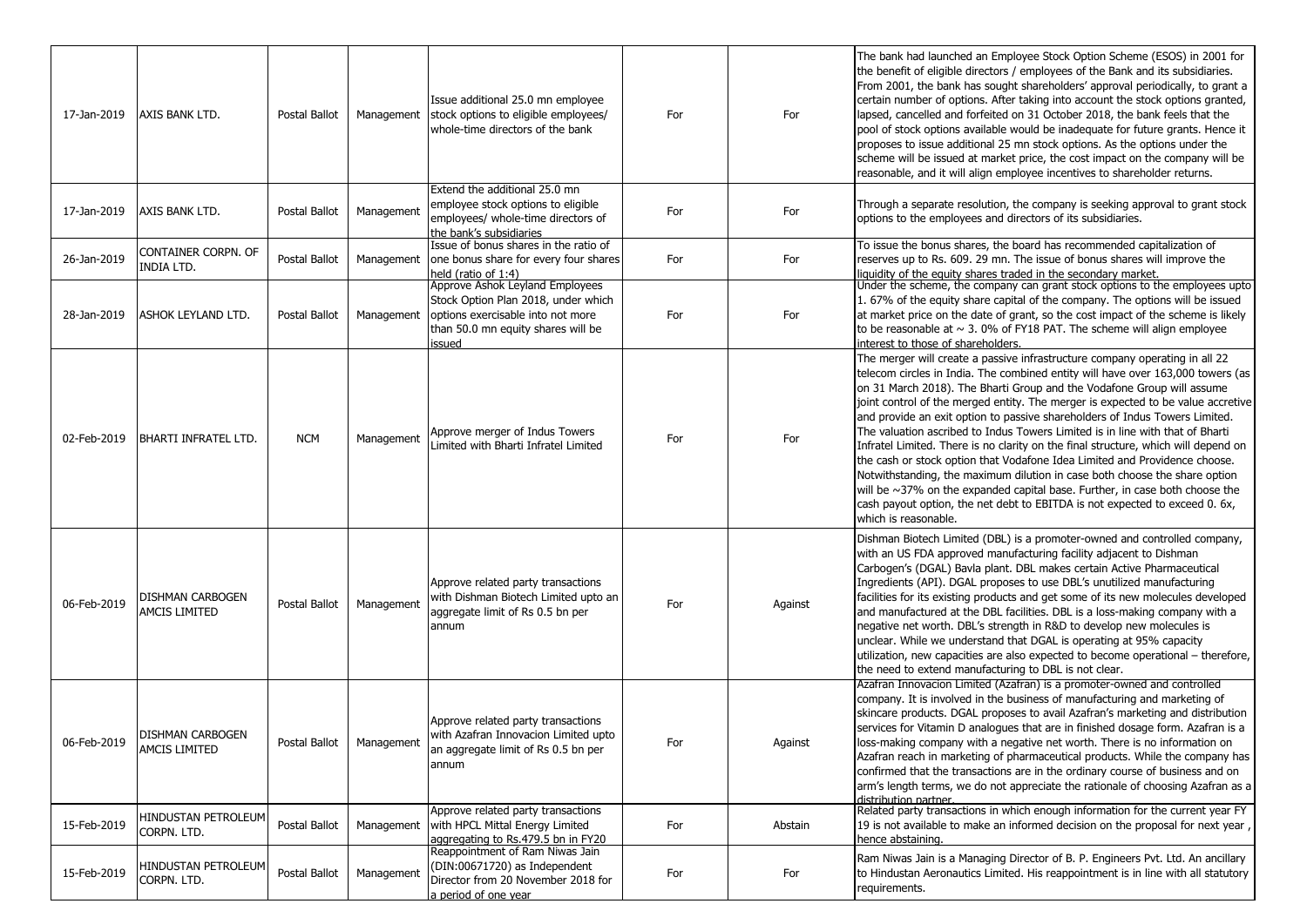| 22-Feb-2019 | <b>WIPRO LTD.</b>                                                | Postal Ballot        | Management | Increase in authorized share capital<br>and subsequent alteration of capital<br>clause of Memorandum of Association                                         | For | For     | To accommodate a 1:3 bonus issue, the company seeks to increase its<br>authorized capital from Rs 11. 27 bn (divided into 5,500 mn equity shares of Rs<br>2. 0 each, and 25 mn preference shares of Rs. 10 each and 0. 15 mn optionally<br>convertible cumulative preference shares of Rs. 100 each) to Rs 25. 27 bn. This<br>will be done through the creation of additional 7,000 mn equity shares of Rs 2.<br>$0$ each                                          |
|-------------|------------------------------------------------------------------|----------------------|------------|-------------------------------------------------------------------------------------------------------------------------------------------------------------|-----|---------|--------------------------------------------------------------------------------------------------------------------------------------------------------------------------------------------------------------------------------------------------------------------------------------------------------------------------------------------------------------------------------------------------------------------------------------------------------------------|
| 22-Feb-2019 | <b>WIPRO LTD.</b>                                                | Postal Ballot        |            | Issuance of one equity share of Rs.<br>Management 2.0 each as bonus for every three<br>equity shares held in the company                                    | For | For     | The company proposes issuance of bonus shares to the shareholders of the<br>company in the ratio of 1:3 (one equity share for every three equity shares<br>held) and stock dividend on ADS in the ratio of 1:3 (one ADS for every three<br>ADS held). This will improve the liquidity of the equity shares traded in the<br>secondary market.                                                                                                                      |
| 25-Feb-2019 | <b>ASIAN PAINTS LTD.</b>                                         | <b>Postal Ballot</b> | Management | Appoint Manish Choksi as Non-<br>Executive Director liable to retire by<br>rotation, to fill the casual vacancy<br>caused by the demise of Ashwin<br>Choksi | For | For     | Manish Choksi is part of the promoter group and is being appointed following<br>the casual vacancy caused by the demise of Ashwin Choksi. He will retire by<br>rotation, and his appointment is in line with the statutory requirements.                                                                                                                                                                                                                           |
| 25-Feb-2019 | <b>ASIAN PAINTS LTD.</b>                                         | <b>Postal Ballot</b> | Management | Approve the continuation of Mr.<br>Ashwin Dani as Non-Executive<br>Director for the remainder of his term                                                   | For | For     | Ashwin Dani is part of the promoter group and the company's Chairperson.<br>Recent changes in SEBI's LODR require directors having attained the age of 75<br>to be re-approved by shareholders through a special resolution. In line with this<br>regulatory change, Ashwin Dani's continuation on the board requires<br>shareholder approval: he is 76 years old. He will retire by rotation, and his<br>continuation is in line with the statutory requirements. |
| 25-Feb-2019 | <b>ASIAN PAINTS LTD.</b>                                         | Postal Ballot        | Management | Reappoint S. Sivaram as an<br>Independent Director for a second<br>term from 1 April 2019 to 30<br>September 2021                                           | For | Abstain | S. Sivaram has been on Asian Paints' board for almost 18 years. We classify<br>him as non-independent due to his long association of over ten years with the<br>company. There is lack of clarity in terms of categorization as independent or<br>non independent, hence abstaining.                                                                                                                                                                               |
| 25-Feb-2019 | <b>ASIAN PAINTS LTD.</b>                                         | <b>Postal Ballot</b> | Management | Reappoint M. K. Sharma as an<br>Independent Director for a second<br>term from 1 April 2019 to 31 March<br>2022                                             | For | For     | M. K. Sharma is the former Chairperson of ICICI Bank. He was appointed to<br>Asian Paints' board on 25 October 2012. His reappointment as Independent<br>Director is in line with statutory requirements.                                                                                                                                                                                                                                                          |
| 25-Feb-2019 | ASIAN PAINTS LTD.                                                | Postal Ballot        | Management | Reappoint Deepak Satwalekar as an<br>Independent Director for a second<br>term from 1 April 2019 to 30<br>September 2023                                    | For | Abstain | Deepak Satwalekar is the former MD of HDFC. He has been on Asian Paints<br>board for almost 19 years. We classify him as non-independent due to his long<br>association of over ten years with the company. There is lack of clarity in terms<br>of categorization as independent or non independent, hence abstaining.                                                                                                                                            |
| 25-Feb-2019 | <b>ASIAN PAINTS LTD.</b>                                         | Postal Ballot        | Management | Reappoint Mrs. Vibha Paul Rishi as an<br>Independent Director for a second<br>term from 1 April 2019 to 31 March<br>2024                                    | For | For     | Vibha Paul Rishi is ED (Brand & Human Capital), Max India. Her reappointment<br>as Independent Director is in line with statutory requirements.                                                                                                                                                                                                                                                                                                                    |
| 25-Feb-2019 | ASIAN PAINTS LTD.                                                | Postal Ballot        | Management | Appoint Suresh Narayanan as<br>Independent Director for a period of<br>five years from 1 April 2019 to 31<br>March 2024                                     | For | For     | Suresh Narayanan is the Chairperson of Nestle India. His appointment is in line<br>with statutory requirements.                                                                                                                                                                                                                                                                                                                                                    |
| 25-Feb-2019 | <b>ASIAN PAINTS LTD.</b>                                         | <b>Postal Ballot</b> | Management | Appoint Mrs. Pallavi Shroff as<br>Independent Director for a period of<br>five years from 1 April 2019 to 31<br>March 2024                                  | For | For     | Pallavi Shroff is the Managing Partner at Shardul Amarchand Mangaldas. Her<br>appointment is in line with statutory requirements.                                                                                                                                                                                                                                                                                                                                  |
| 07-Mar-2019 | <b>ICICI LOMBARD</b><br><b>GENERAL INSURANCE</b><br>COMPANY LTD. | <b>Postal Ballot</b> | Management | Re-appoint Ashvin Parekh (DIN:<br>06559989), as an Independent<br>Director for five years from 18 April<br>2019                                             | For | For     | Ashvin Parekh is a Chartered Accountant. He retired as a Senior Partner from<br>Ernst & Young in June 2013 after service of 8 years. He has also been<br>Executive Director with Deloitte Touche Tohmatsu India for three years till June<br>2005. He has held senior positions in Arthur Anderson, Price Waterhouse<br>Coopers, KPMG and Hindustan Lever Ltd. His reappointment as Independent<br>Director is in line with all statutory requirements.            |